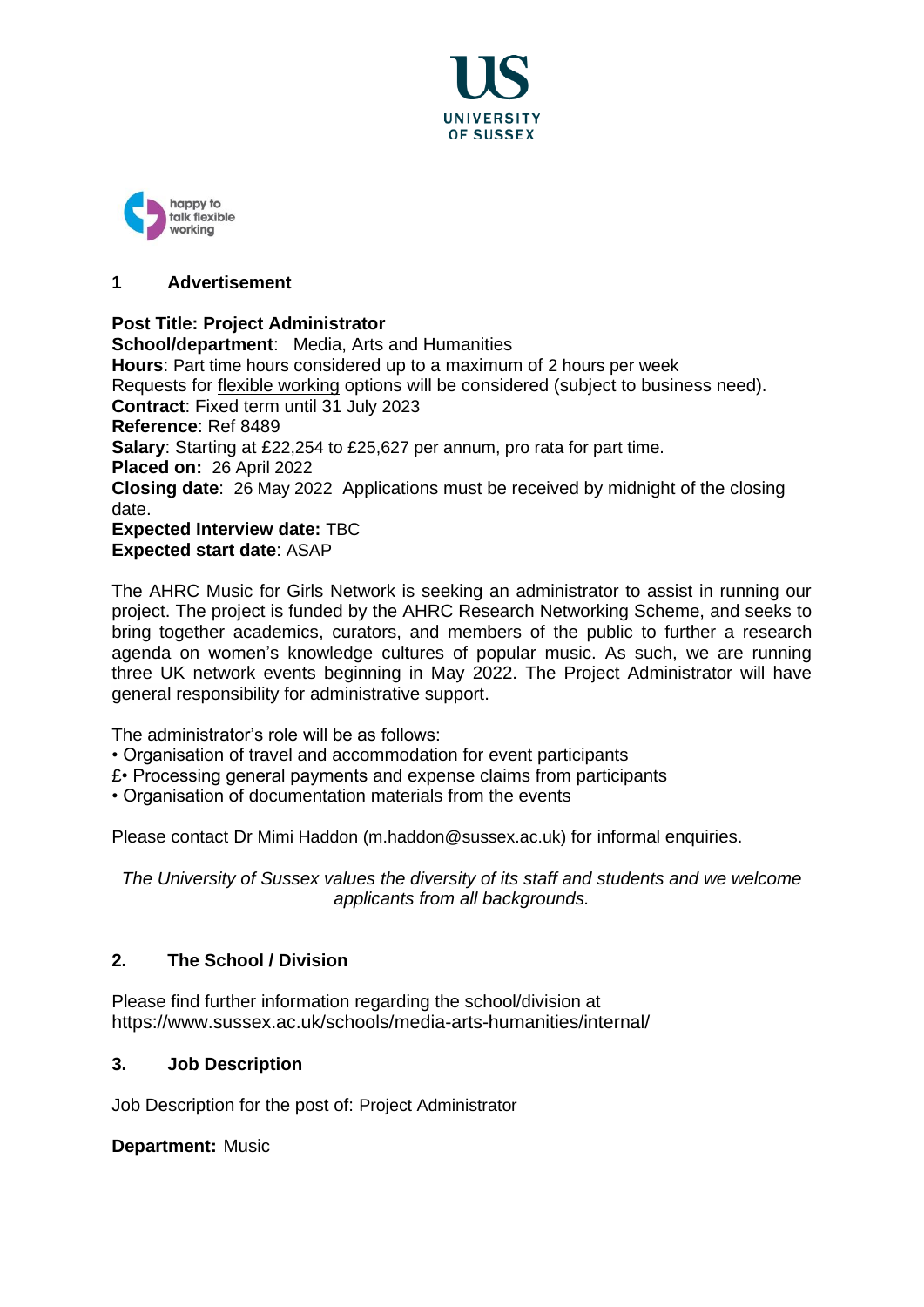### **Section/Unit/School:** Media, Arts and Humanities

**Location:** Working from home (but will be required to attend meetings on campus)

### **Grade:** 4

**Responsible to:** Dr Mimi Haddon (PI on AHRC Music for Girls)

### **JOB DESCRIPTION**

This Job Description sets out current responsibilities of the post that may vary from time to time without changing the general character of the post or level of responsibility entailed.

- 1. Provide a friendly and professional reception and general enquiries service to the researchers and project collaborators
- 2. Provide clerical support to the PI and Co-I (in the form of note taking and record keeping)
- 3. Within clear parameters, to take responsibility for specific projects or areas of work, specifically organisation of travel and accommodation for event participants, facilitation of venue booking and catering for events, processing general payments, and expense claims from participants, organisation of documentation materials from the events

#### **KEY RESPONSIBILITIES**

Working as part of a team, act as first point of contact the researchers, project collaborators, and members of the public involved in AHRC Music for Girls

Respond to general enquiries interpreting university and external regulations as appropriate, referring to others as appropriate more complex issues or ones that are outside of normal practice

Assist in producing and maintaining a number of sources of information, e.g. dates and details of network events

Make administrative arrangements for events including room booking, catering, travel and accommodation arrangements for faculty, researchers, and project collaborators

Organise mailings for communication and events, maintain mailing lists pertaining to the project

Compile agendas and draft minutes for team meetings

Collate and circulate appropriate data. Create and maintain spreadsheets and other data tables

Raise purchase orders and arrange payment of invoices on the Finance System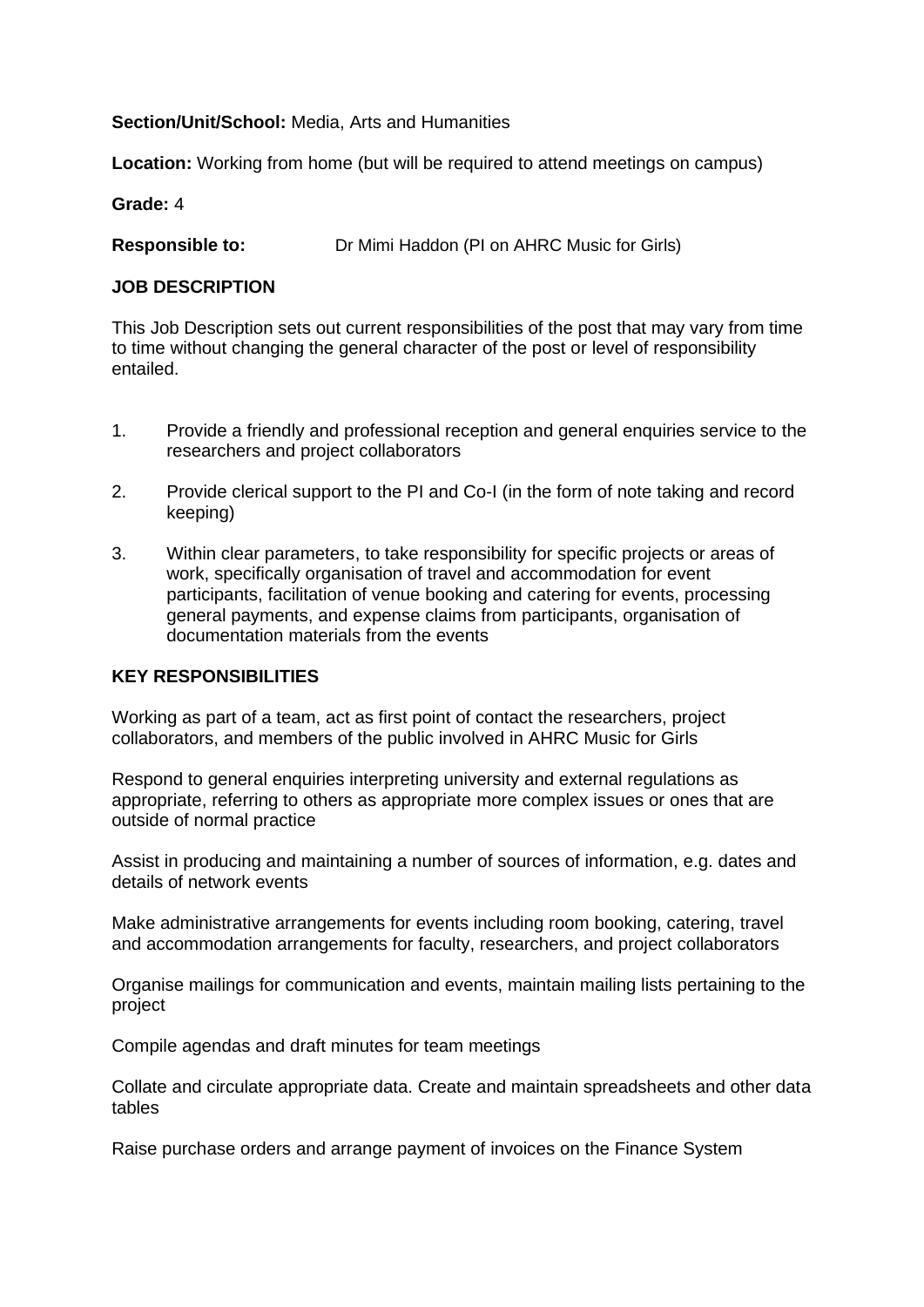To carry out any other duties that are within the employee's skills and abilities whenever reasonably instructed

### **4. Person Specification**

### **ESSENTIAL CRITERIA**

- 1. Good secondary education.
- 2. Effective planning and organisational skills to organise own workload and priorities.
- 3. Effective oral and written communications skills to work with colleagues and network members providing information and responding to questions and queries.
- 4. Ability to work flexibly within a small team and also on own initiative.
- 5. Competent IT skills to effectively manager own workload, especially MS Suite, email, and online meeting software (e.g. Zoom and Teams).
- 6. Helpful, cooperative and sensitive to the needs and feelings of others, including a friendly approach with diverse members of the public.
- 7. Approachable and flexible in responding to emergencies and unforeseen events.

## **ESSENTIAL ROLE-SPECIFIC CRITERIA**

1. To work as part of a small team on the successful delivery of AHRC Music for Girls.

2. Deal with email, telephone and in-person queries from the researchers, collaborators, and members of the public.

3. To deal with, or refer on, basic queries and correspondence that arise from project collaborators, members of the public, and the media.

4. Organisation of event documentation materials, e.g. event publicity and network mailouts.

5. Organisation of travel and accommodation for network members and collaborators.

6. Processing of expense claims, including access expenses such as child care and local travel costs.

7. To support meetings by taking minutes, and keeping accurate records of planning and events.

8. Maintain records, e.g. network calendar dates, correspondence info, and expense records.

9. Manage payments related to event management, e.g. organising payment of guest speakers.